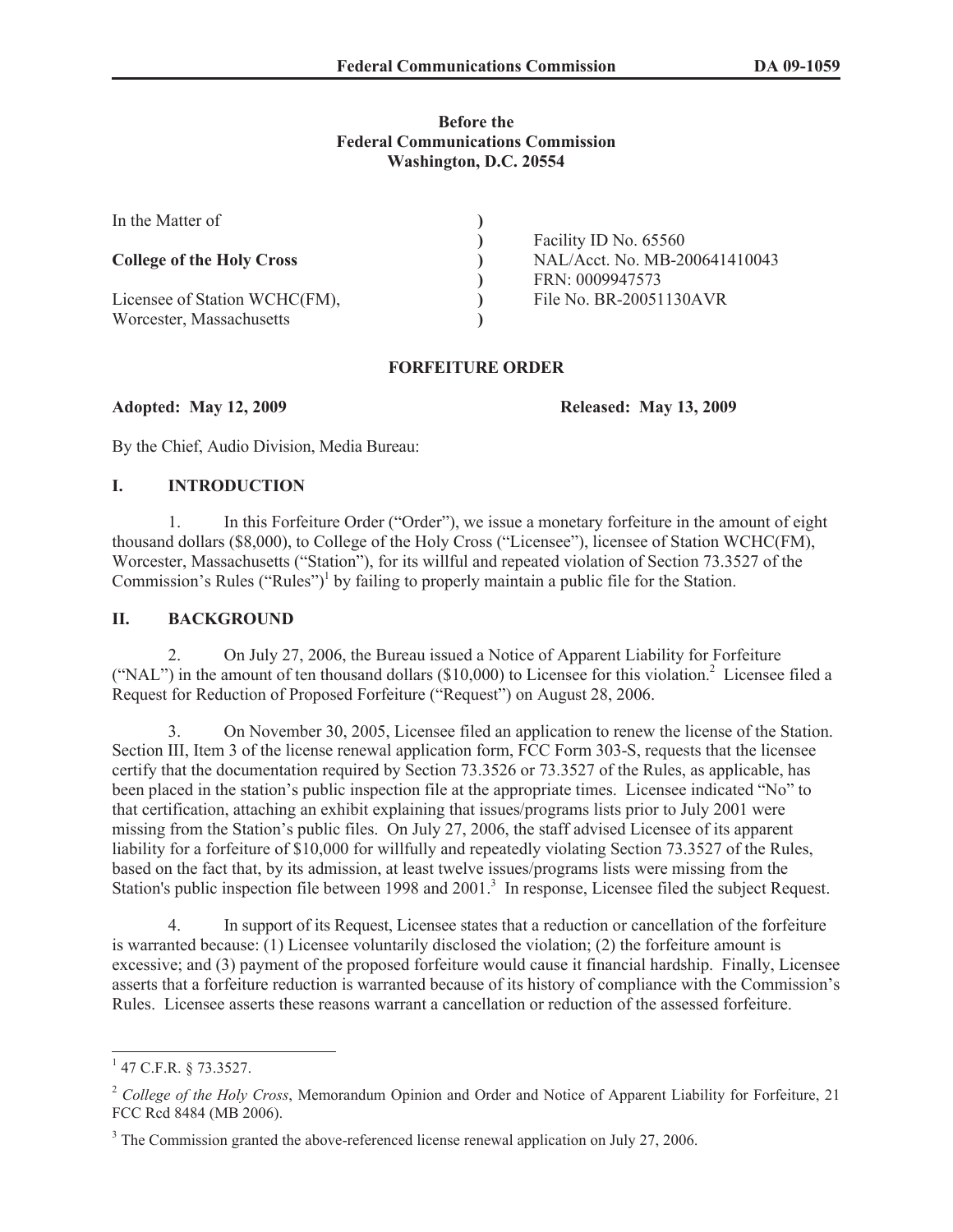## **III. DISCUSSION**

5. The forfeiture amount proposed in this case was assessed in accordance with Section 503(b) of the Act,<sup>4</sup> Section 1.80 of the Rules,<sup>5</sup> and the Commission's *Forfeiture Policy Statement*.<sup>6</sup> In assessing forfeitures, Section 503(b)(2)(E) of the Act requires that we take into account the nature, circumstances, extent and gravity of the violation and, with respect to the violator, the degree of culpability, any history of prior offenses, ability to pay, and such other matters as justice may require.<sup>7</sup>

6. Licensee first argues that the Commission should reduce the proposed forfeiture given its voluntary disclosure of its violations. We disagree with the assertion that its disclosure of the public file violations was voluntary. Although Licensee admitted to violating Section 73.3527, it did so only in the context of the question contained in its license renewal application that compelled such disclosure.<sup>8</sup> We note that our decision is consistent with the Rules and the Commission's *Forfeiture Policy Statement* and encourages companies to voluntarily disclose violations and promptly correct violations.<sup>9</sup>

7. Licensee next argues that the forfeiture amount is "excessive" and inconsistent with Commission precedent for similar violations. Specifically, Licensee argues that its case is "different from those warranting the \$10,000 fines because in those cases the length of the violation was more than half the time in which the license was issued."<sup>10</sup> Again, we disagree. We find that a \$10,000 forfeiture amount in the instant case is appropriate and consistent with recent precedent involving violations of the Commission's Rules regarding public files. $<sup>11</sup>$ </sup>

8. Finally, Licensee claims that payment of the proposed forfeiture would cause the Station financial hardship. The Commission will not consider reducing or canceling a forfeiture in response to inability to pay unless the licensee submits: (1) federal tax returns for the most recent three-year period; (2) financial statements prepared according to generally accepted accounting practices ("GAAP"); or (3)

 $5$  47 C.F.R. § 1.80.

6 *The Commission's Forfeiture Policy Statement and Amendment of Section 1.80 of the Rules to Incorporate the Forfeiture Guidelines*, Report and Order, 12 FCC Rcd 17087 (1997), *recon. denied*, 15 FCC Rcd 303 (1999).

 $7$  47 U.S.C. § 503(b)(2)(E).

<sup>8</sup> Since 2007, we have declined to reduce forfeiture amounts based on a licensee's voluntary disclosure because, as noted above, although licensees may admit to Section 73.3527 Rule violations, they only do so in the context of a question contained in the license renewal applications compelling such disclosure. *Faith Baptist Church, Inc*., Memorandum Opinion and Order and Notice of Apparent Liability for Forfeiture, 22 FCC Rcd 9146, 9148 (MB 2007); *Geneva Broadcasting, Inc.,* Memorandum Opinion and Order and Notice of Apparent Liability for Forfeiture, 21 FCC Rcd. 10642, 10644 (MB 2006).

9 *See* 47 C.F.R. § 1.80, Note to Paragraph (b)(4), Guidelines for Assessing Forfeitures. *See also Local Phone Services, Inc.,* Order of Forfeiture, 23 FCC Rcd 8952 (2008) (finding that the issuance of a forfeiture despite petitioner's voluntary disclosure of its Rule violations was appropriate and would not discourage other parties from voluntarily disclosing violations of the Act or Rules).

<sup>10</sup> Request at 5.

 $447$  U.S.C. § 503(b).

<sup>&</sup>lt;sup>11</sup> See, e.g., Christian Center, Inc., Forfeiture Order, 24 FCC Rcd 1128 (MB 2009) (noting initial \$9,000 forfeiture issued for twelve missing issues/programs lists, but reducing the forfeiture amount to \$7,200 based on licensee's history of compliance with the Rules); *ROA Licenses, LLC*, Forfeiture Order, 23 FCC Rcd 11326 (MB 2008) (same). In each case, the underlying NAL initially found the licensee apparently liable for \$10,000 for these violations but reduced the forfeiture amount by \$1,000 based on the licensee's voluntary disclosure of its public file deficiencies. However, as noted in note 8 *supra*, since 2007, we have declined to reduce forfeiture amounts based on a licensee's voluntary disclosure of its public file violations in its license renewal application.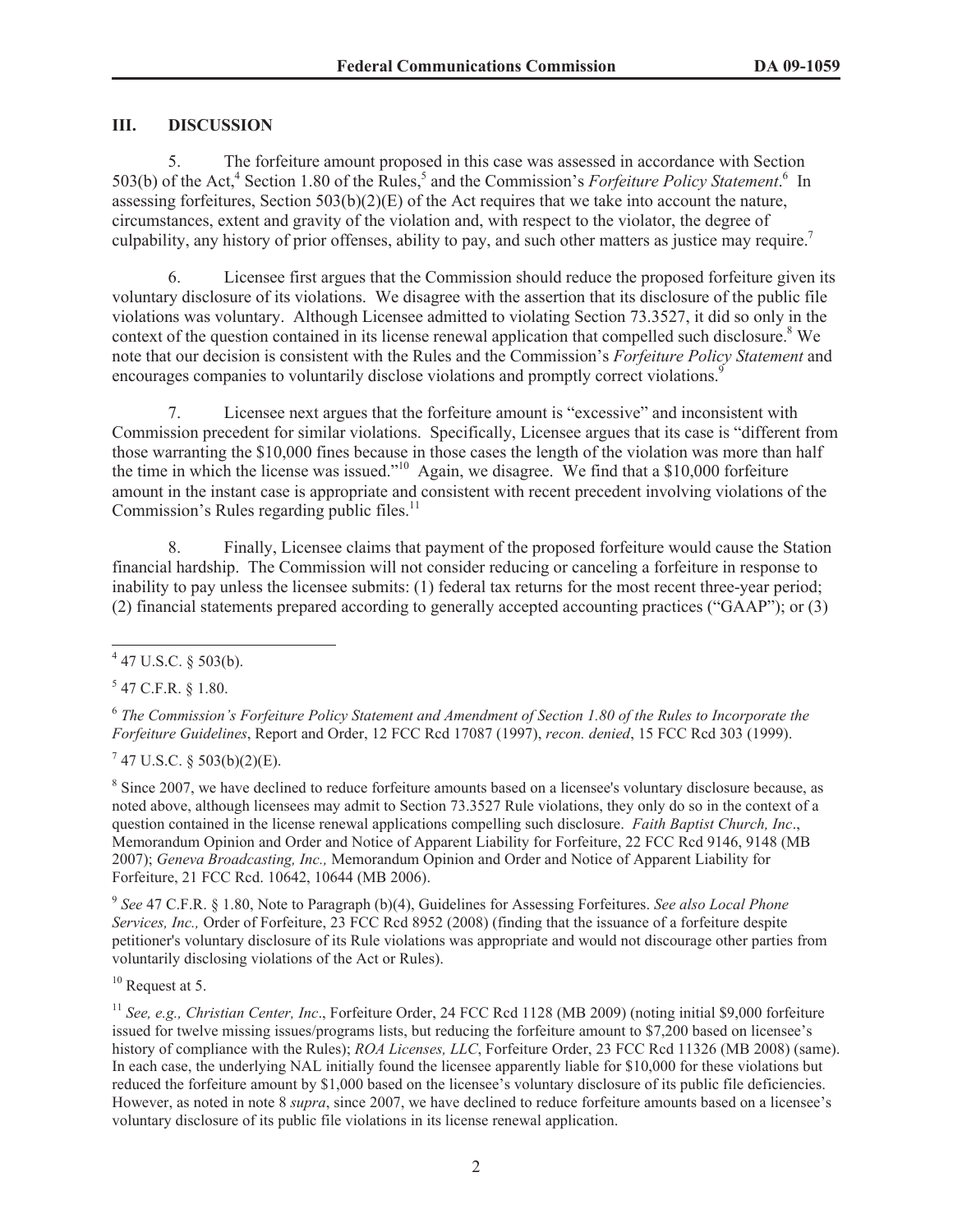some other reliable and objective documentation that accurately reflect the licensee's current financial status. Here, Licensee has provided us with a one-page document setting forth the Station's income and expenditures for 2005, and no documentation regarding Licensee's finances. We find this information alone is an insufficient basis on which to assess Licensee's inability to pay.<sup>12</sup> Accordingly, in the absence of sufficient information to support a decision to the contrary, we decline to cancel or reduce the proposed forfeiture on the basis of inability to pay.

9. We have considered Licensee's response to the NAL in light of the above statutory factors, our Rules, and the *Forfeiture Policy Statement*. We conclude that Licensee willfully<sup>13</sup> and repeatedly<sup>14</sup> violated Section 73.3527 of the Rules. However, given Licensee's history of compliance with the Rules, we reduce the forfeiture amount to \$8,000.<sup>15</sup>

# **IV. ORDERING CLAUSES**

10. Accordingly, IT IS ORDERED, pursuant to Section 503(b) of the Communications Act of 1934, as amended, and Sections 0.283 and 1.80 of the Commission's Rules,<sup>16</sup> that College of the Holy Cross, SHALL FORFEIT to the United States the sum of eight thousand dollars (\$8,000) for willfully and repeatedly violating Section 73.3527 of the Commission's Rules.

11. Payment of the forfeiture shall be made in the manner provided for in Section 1.80 of the Commission's Rules within 30 days of the release of this Forfeiture Order. If the forfeiture is not paid within the period specified, the case may be referred to the Department of Justice for collection pursuant to Section  $504(a)$  of the Act.<sup>17</sup> Payment of the proposed forfeiture must be made by check or similar instrument, payable to the order of the Federal Communications Commission. The payment must include the NAL/Acct. No. and FRN No. referenced in the caption above. Payment by check or money order may be mailed to Federal Communications Commission, at P.O. Box 979088, St. Louis, MO 63197-9000. Payment by overnight mail may be sent to U.S. Bank—Government Lockbox #979088, SL-MO-C2-GL,

 $17$  47 U.S.C. § 504(a).

<sup>&</sup>lt;sup>12</sup> See Wayne State College, Forfeiture Order, 24 FCC Rcd 2484 (MB 2009) (rejecting licensee's financial hardship argument, finding that a one-page document summarizing its station budget and no information about licensee's finances was an insufficient basis on which to assess the licensee's inability to pay); *Washington and Lee University*, Forfeiture Order, 23 FCC Rcd 15821 (MB 2008) (same).

<sup>&</sup>lt;sup>13</sup> Section 312(f)(1) of the Act defines "willful" as "the conscious and deliberate commission or omission of [any] act, irrespective of any intent to violate" the law. 47 U.S.C. § 312(f)(1). The legislative history of Section 312(f)(1) of the Act clarifies that this definition of willful applies to Sections 312 and 503(b) of the Act, H.R. REP. No. 97- 765, 51 (Conf. Rep.), and the Commission has so interpreted the terms in the Section 503(b) context. *See Southern California Broadcasting Co.*, Memorandum Opinion and Order, 6 FCC Rcd 4387, 4387-88 (1991), *recon. denied*, 7 FCC Rcd 3454 (1992) (" *Southern California*").

<sup>&</sup>lt;sup>14</sup> Section 312(f)(1) of the Act defines "repeated" as "the commission or omission of [any] act more than once or, if such commission or omission is continuous, for more than one day." 47 U.S.C. § 312(f)(1). *See also Southern California*, 6 FCC Rcd at 4388 (applying this definition of repeated to Sections 312 and 503(b) of the Act).

<sup>15</sup> *See, e.g., Wayne State College*, Forfeiture Order, 24 FCC Rcd 2484 (MB 2009) (issuing forfeiture for licensee's public file violations, but reducing forfeiture amount based on licensee's history of compliance); *Christian Center, Inc*., Forfeiture Order, 24 FCC Rcd 1128 (MB 2009) (same); *John Brown University*, Forfeiture Order, 24 FCC Rcd 1536 (MB 2009) (same). *See also* 47 C.F.R. § 1.80, Note to Paragraph (b)(4), Downward Adjustment Criteria.

<sup>16</sup> 47 U.S.C. § 503(b); 47 C.F.R. §§ 0.283, 1.80.